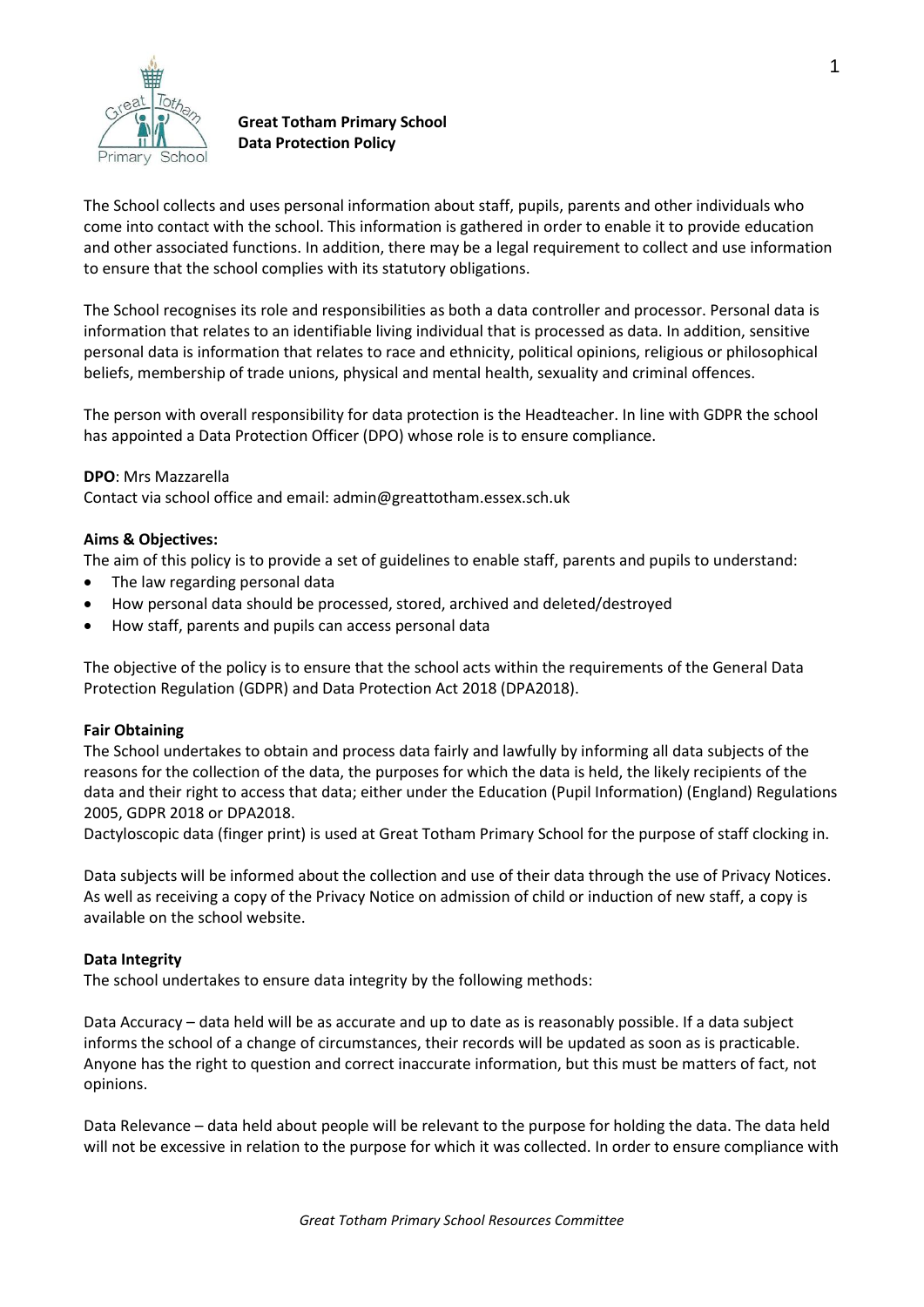this principle the school assets register will identify how data is used, stored, transferred (as relevant) and disposed of.

Length of Time – data held about individuals will not be kept for longer than is necessary for the purposes for which it is held. (See Scheme of Retention) It is the duty of the DPO to ensure that the data disposal systems are adhered to.

### **Subject Access Requests**

Under the General Data Protection Regulations and The Data Protection Act 2018, all data subjects have the right to access their personal data. Personal data should always be of direct relevance to the person requesting the information. A document discussing more general concerns may not be defined as personal data.

- 1. A child can request access to their own data. The request is not charged and does not have to be in writing. Staff will judge whether the request is in the child's best interests, and that the child will understand the information provided. They may also wish to consider whether the request has been made under coercion. If they determine that either the child will not understand or it is not in their best interests, the request will be referred to the child's parents.
- 2. A parent can request access to or a copy of their child's school records and personal data. The request must be made in writing (See appendix 1). There is no charge for such requests on behalf of the child, but there may be a charge for photocopying records.

Staff should check, if a request for information is made by a parent, that no other legal obstruction (for example, a court order limiting an individual's exercise of parental responsibility) is in force and that there is sufficient proof of identity.

For educational records access must be provided within 15 school days and all other records no later than 40 days.

3. A member of staff can request access to their own records, there is no charge for access or copies.

All requests will be acknowledged in writing on receipt, and access to records will be arranged as soon as possible. If third party consents are required, the school will arrange access to those documents already available, and notify the individual that other documents may be made available later or provide the information in a redacted form.

The school will document all requests for personal information with details of who dealt with the request, what information was provided and when, and any outcomes (letter requesting changes etc.) This will enable staff to deal with a complaint if one is made in relation to the request.

#### **Authorised Disclosures**

In general, the School will only disclose data about individuals with their consent. However, there are circumstances under which it is necessary for the school's authorised officer(s) to disclose data the without express consent of the data subject.

These circumstances are limited to:

- Pupil data disclosed to authorised recipients in respect of education and administration necessary for the school to perform its legitimate duties and obligations.
- Pupil data disclosed to authorised recipients in respect of a pupil's health, safety and welfare.
- Staff data disclosed to the relevant authority in respect of payroll and school's staff administration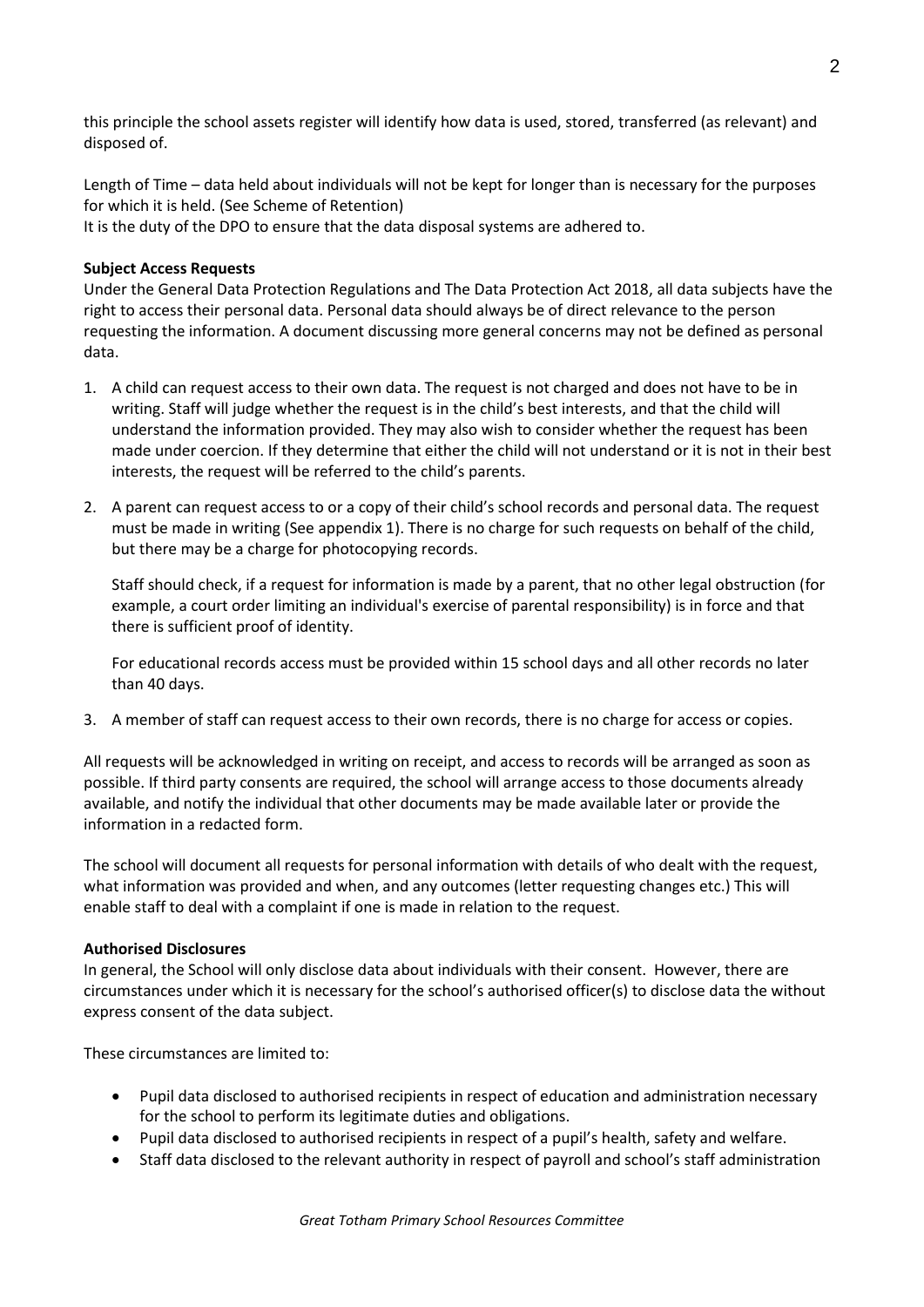Only authorised and properly instructed staff are permitted to make external disclosures of personal data. Data used within the school is only made available if the staff member needs to know the information for their work within the school.

# **Data Security**

The School undertakes to ensure security of personal data by the following general methods –

Physical Security - Appropriate building security measures are in place, such as alarms and lockable cabinets. Only authorised persons have access to the physical server in the computer room. Printouts and files are locked away securely when not in use. Visitors to the school are required to sign in and out and are, where appropriate, accompanied.

Logical Security - Security software is installed on all computers containing personal data, only authorised users are allowed access to the computer files and password changes are regularly undertaken. In addition, all laptops and staff memory sticks are encrypted. Computer files are backed up and stored in the lockable fire cabinet.

Procedural Security - All staff are trained and instructed in their Data Protection obligations and their knowledge updated as necessary. Documents containing personal data are either shredded or disposed through a confidential documents disposal company. The school Data Assets Register details how documents should be stored, used and safely disposed of.

# **Data Breaches**

The above measures are in place to avoid any data breaches however in the event of a breach the school will take the following actions

- Report any data breach to the Information Commissioner's Office (ICO), where it is likely to result in a risk to the rights and freedoms of individuals – if, for example, it could result in discrimination, damage to reputation, financial loss, loss of confidentiality or any other significant economic or social disadvantage.
- Report any breach to the Governing Body
- Investigate the circumstances and determine any new or additional security measures that need to be implemented e.g. additional training.

Where a breach is likely to result in a high risk to the rights and freedoms of individuals, the School will also notify those concerned directly.

Any deliberate breach of this Data Protection policy will be treated as a disciplinary matter and serious breaches of the Act may lead to dismissal.

### **Reviewing:**

This policy will be reviewed by the Resources Committee annually.

This policy was agreed May 2018

| <b>Review Date</b> | <b>Chair of Committee</b> | <b>Comments</b>                                                                                                  |
|--------------------|---------------------------|------------------------------------------------------------------------------------------------------------------|
| May 2018           | M. Freeman                | Policy changed in line with new GDPR requirements                                                                |
| October 2018       | M. Freeman                | To bring policy back into line with cycle.                                                                       |
| October 2019       | M. Freeman                | Updated acts now 1998 Act repealed & clarified no biometric data collected/used                                  |
| October 2020       | M. Freeman                | Addition of introductory paragraph, 'philosophical beliefs' and 'DPA2018' &<br>numbering corrected on Appendix 1 |
| May 2021           | M Freeman                 | Approved in WGB due to addition of biometric data                                                                |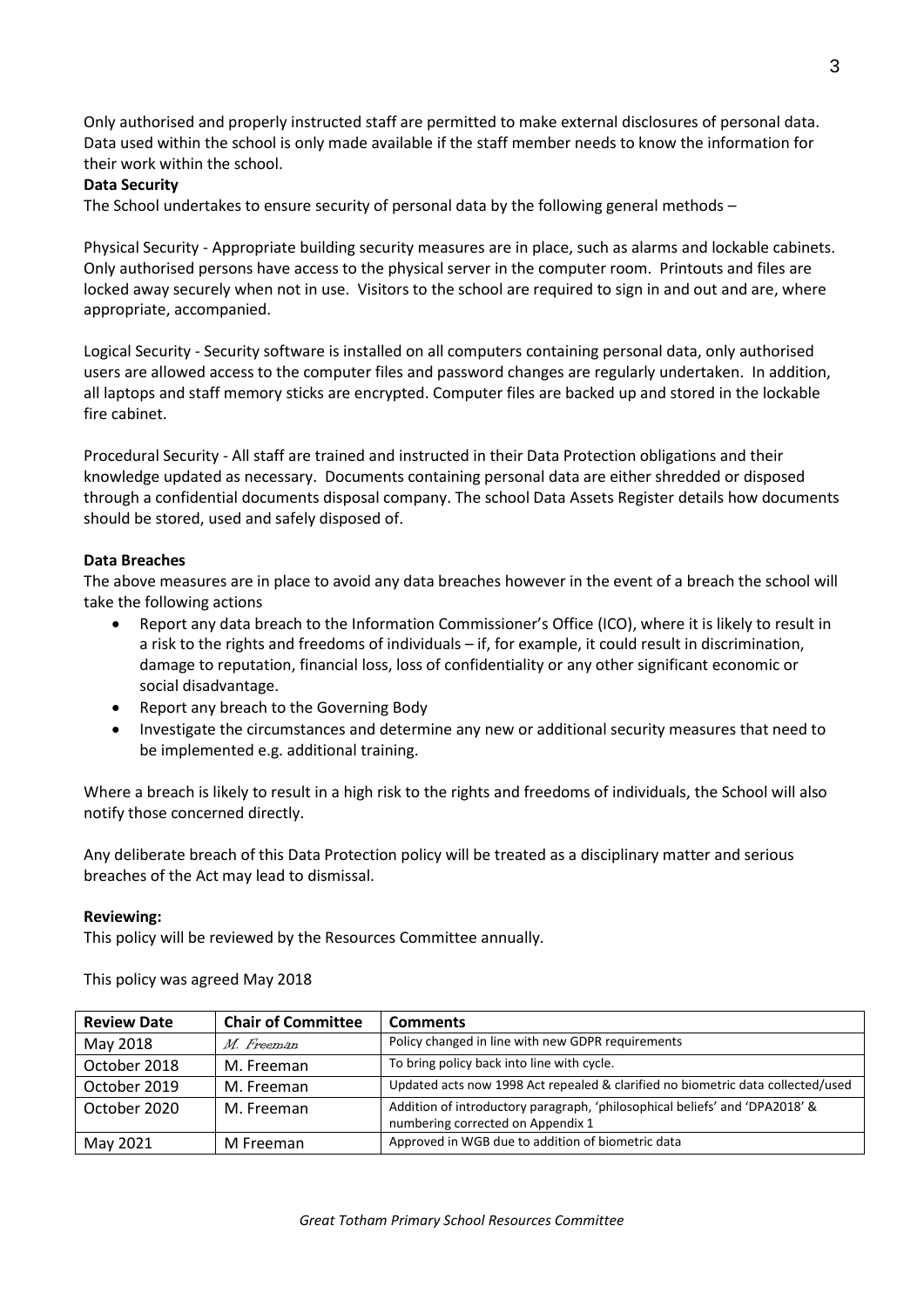# **APPENDIX 1: Request Form for Subject Access to School Files**

### **Request for Access to Personal Data**

Under the General Data Protection Regulations (GDPR) and The Data Protection Act 2018, you have the right to enquire of any organisation whether they hold your personal data and to see a copy of that data. Individuals are called 'data subjects' in the Act.

*If you require copies of data we may hold, please complete all sections below and return this form together with the necessary verification details. The information on the form will only be used to process your request and find information which relates to you. It will be kept on file to respond to any subsequent correspondence, and will not be used for any other purpose. A response will be provided within 40 days of receipt of the completed form and proof of identity.*

| 1. Details of Person Requesting Information                  |         |                                                                                                                                                                                                                                                                                             |
|--------------------------------------------------------------|---------|---------------------------------------------------------------------------------------------------------------------------------------------------------------------------------------------------------------------------------------------------------------------------------------------|
| <b>Full Name:</b>                                            |         |                                                                                                                                                                                                                                                                                             |
| <b>Date of Birth:</b>                                        |         |                                                                                                                                                                                                                                                                                             |
| <b>Address:</b>                                              |         |                                                                                                                                                                                                                                                                                             |
| Tel. No.                                                     | Fax No. | E-Mail                                                                                                                                                                                                                                                                                      |
| 2. Are You the Data Subject?                                 |         |                                                                                                                                                                                                                                                                                             |
| YES:                                                         |         | If you are the Data Subject please supply evidence of your identity - passport, driving licence<br>or birth certificate (originals only) sent by special delivery unless you are able to bring them in person.<br>Documents will be returned by special delivery. (Please go to question 5) |
| NO:<br>must be enclosed. (Please complete questions 3 and 4) |         | Are you acting on behalf of the Data Subject with their written authority? If so, that authority                                                                                                                                                                                            |
| 3. Details of the Data Subject (if different to 1.)          |         |                                                                                                                                                                                                                                                                                             |
| <b>Full name</b>                                             |         |                                                                                                                                                                                                                                                                                             |
| Date of Birth<br><b>Address</b>                              |         |                                                                                                                                                                                                                                                                                             |
|                                                              |         |                                                                                                                                                                                                                                                                                             |
| Tel. No.                                                     | Fax No. | E-Mail                                                                                                                                                                                                                                                                                      |
| information on their behalf.                                 |         | 4. Please describe your relationship with the Data Subject that leads you to make this request for                                                                                                                                                                                          |